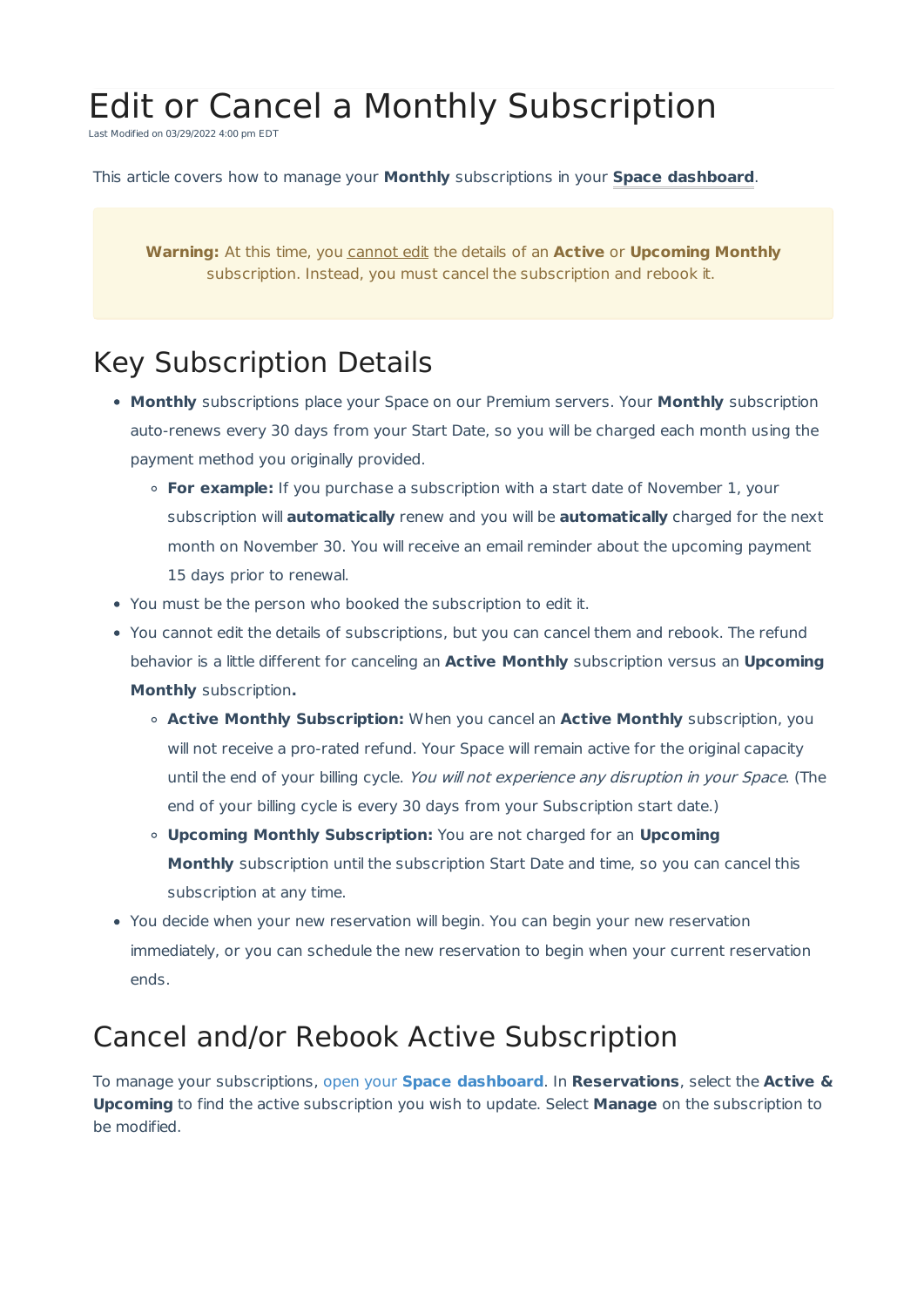

The **Edit Reservation** modal displays, explaining that you cannot edit the subscription. If you wish to change your subscription details, select **Cancel Reservation**.

|                                                                                                         | nıgnτ                                                                                                                                                               |
|---------------------------------------------------------------------------------------------------------|---------------------------------------------------------------------------------------------------------------------------------------------------------------------|
| Space dashboard                                                                                         | Active & Upcoming (3)<br><b>Create Reservation</b><br>Pending<br>Past                                                                                               |
| <b>前</b> Reservations                                                                                   |                                                                                                                                                                     |
| Space Preferences                                                                                       | A Please note<br><b>Dismiss</b><br>Gather can't guarantee stability if there are more users than the<br>maximum capacity                                            |
| <b>AL</b> User Roles                                                                                    |                                                                                                                                                                     |
| <b>Space Access</b><br>眉                                                                                | <b>ACTIVE NOW</b>                                                                                                                                                   |
| 平 Information Board                                                                                     | <b>Edit Reservation</b><br>$\times$<br><b>START</b><br>1:15                                                                                                         |
| <b>Banned Users</b><br>$\circ$                                                                          | <b>Mar 29</b><br><b>Cancel Reservation</b>                                                                                                                          |
| Shut Down or Delete                                                                                     | If you would like to increase or decrease your Space<br><b>START</b><br>capacity, please cancel this subscription and<br>create a new one.<br>2:00<br><b>Mar 29</b> |
|                                                                                                         | <b>UPCOMING</b>                                                                                                                                                     |
|                                                                                                         | <b>MONTHLY</b><br><b>UPCOMING</b><br>50<br>Manage<br>Receipt<br>Renews on Apr 29, 2022, 2:09<br><b>PM</b><br><b>Users</b>                                           |
| Riley<br>$\checkmark$                                                                                   |                                                                                                                                                                     |
| When you select Manage for a subscription, a message displays that you must cancel the subscription and |                                                                                                                                                                     |
|                                                                                                         | create a new one for changes. Select Cancel Reservation to proceed.                                                                                                 |

When you select **Cancel Reservation**, you must confirm you wish to cancel. Your active subscription will remain active until the end of your billing cycle, which is 30 days from your Subscription Start date.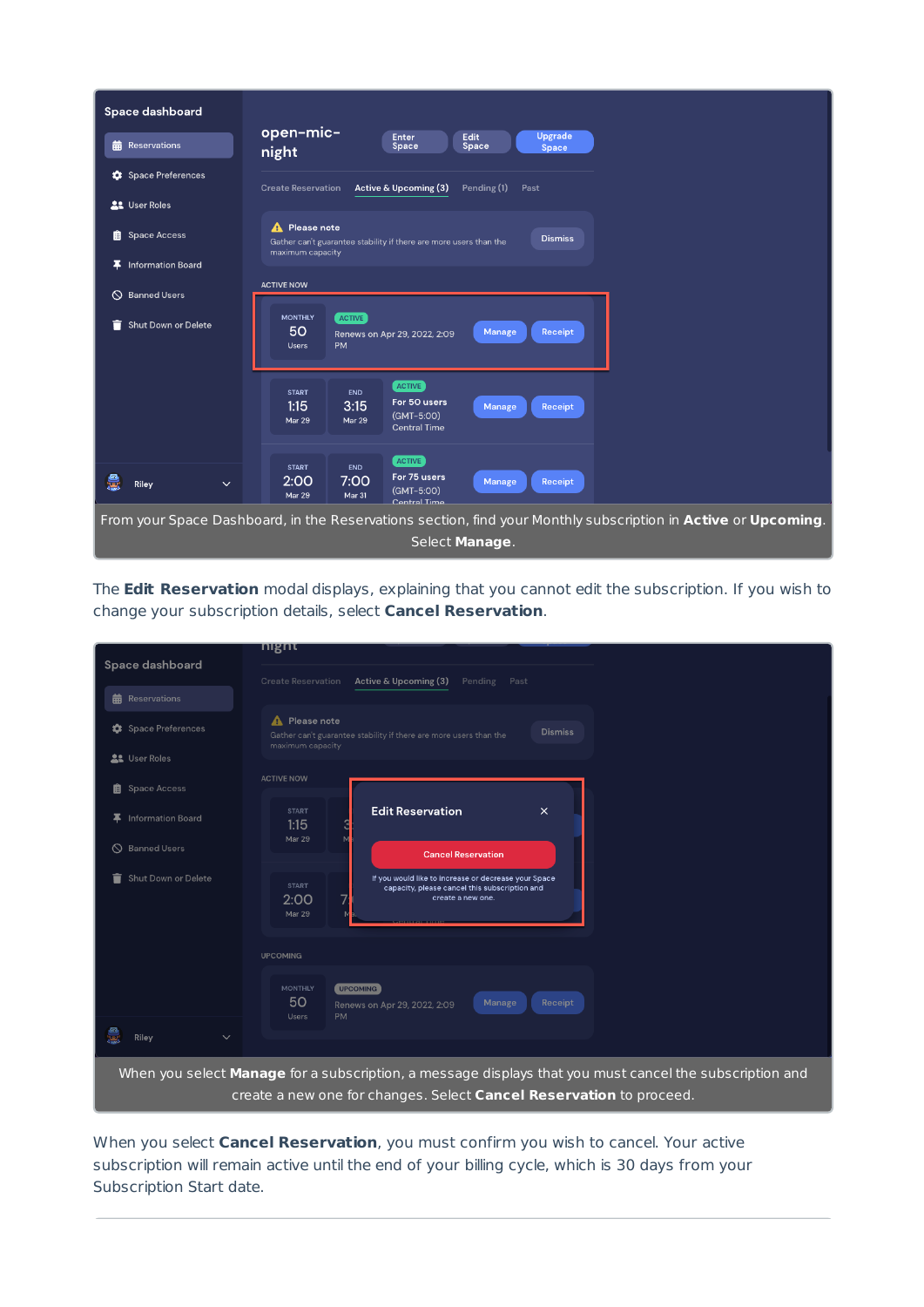

Once your subscription is canceled, you can now rebook the subscription. (See Create a Reservation or Subscription for a refresher.) Remember, your Space will remain active for the original capacity until the end of your billing cycle. You will not experience any disruption in your Space.

## Cancel and/or Rebook Upcoming Subscription

To manage your subscriptions, open your **Space dashboard**. In **Reservations**, select Pending to find the upcoming subscription you wish to update. Select **Manage** on the subscription to be modified.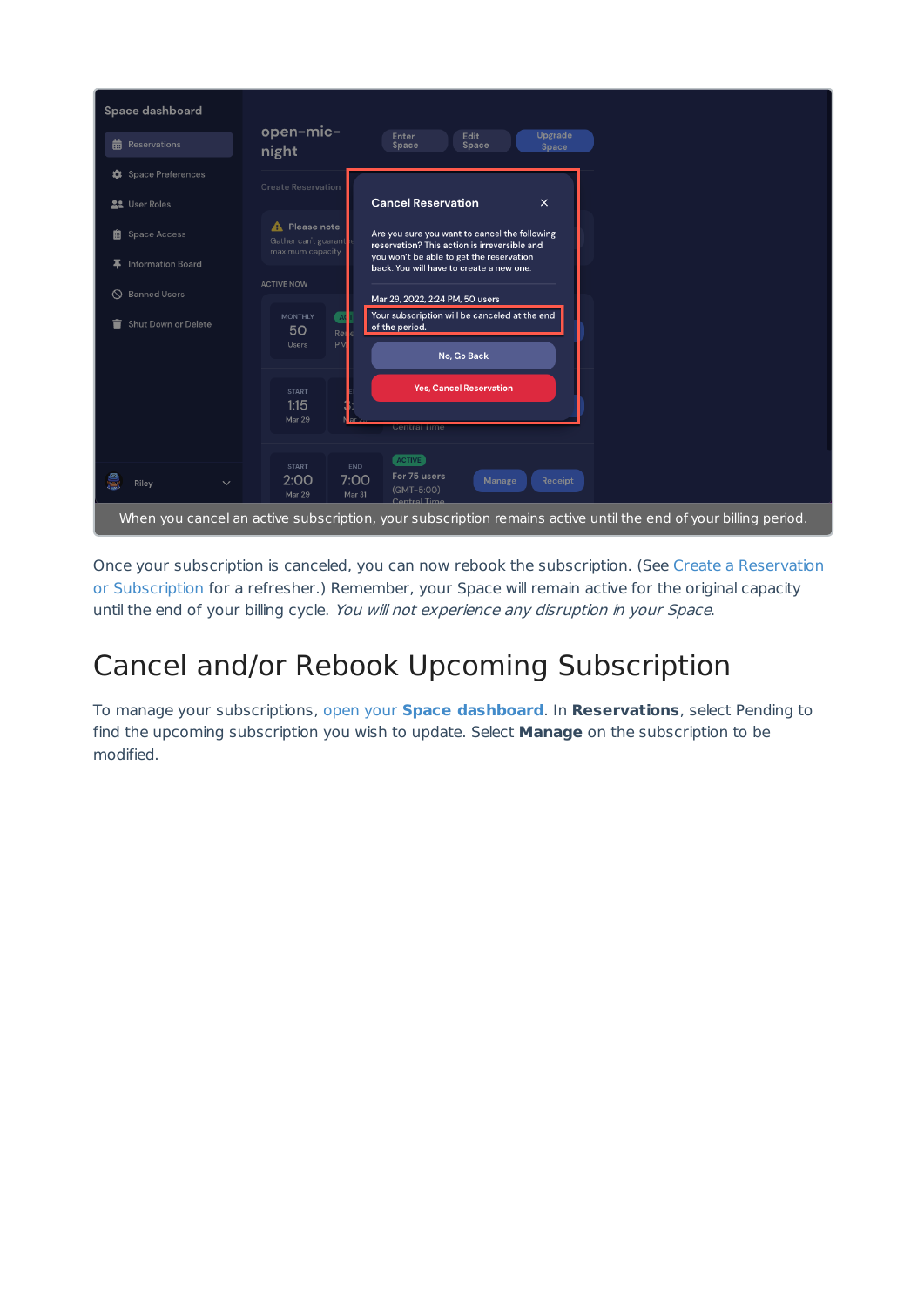

The **Edit Reservation** modal displays, explaining that you cannot edit the upcoming subscription. If you wish to change your subscription details, select **Cancel Reservation**.

| Space dashboard                                                                                                                                                                | night                                                                                                                                                               |
|--------------------------------------------------------------------------------------------------------------------------------------------------------------------------------|---------------------------------------------------------------------------------------------------------------------------------------------------------------------|
|                                                                                                                                                                                | Active & Upcoming (3)<br><b>Create Reservation</b><br>Pending<br>Past                                                                                               |
| <b>前</b> Reservations                                                                                                                                                          |                                                                                                                                                                     |
| Space Preferences                                                                                                                                                              | <b>A</b> Please note<br><b>Dismiss</b><br>Gather can't guarantee stability if there are more users than the<br>maximum capacity                                     |
| <b>At</b> User Roles                                                                                                                                                           |                                                                                                                                                                     |
| <b>Space Access</b><br>眉                                                                                                                                                       | <b>ACTIVE NOW</b>                                                                                                                                                   |
| <b>Information Board</b>                                                                                                                                                       | <b>Edit Reservation</b><br>$\times$<br><b>START</b><br>1:15<br><b>Mar 29</b>                                                                                        |
| S Banned Users                                                                                                                                                                 | <b>Cancel Reservation</b>                                                                                                                                           |
| Shut Down or Delete<br>û                                                                                                                                                       | If you would like to increase or decrease your Space<br><b>START</b><br>capacity, please cancel this subscription and<br>create a new one.<br>2:00<br><b>Mar 29</b> |
|                                                                                                                                                                                | <b>UPCOMING</b>                                                                                                                                                     |
|                                                                                                                                                                                | <b>MONTHLY</b><br><b>UPCOMING</b><br>50<br>Manage<br>Receipt<br>Renews on Apr 29, 2022, 2:09<br><b>PM</b><br><b>Users</b>                                           |
| Riley<br>$\checkmark$                                                                                                                                                          |                                                                                                                                                                     |
| When you select Manage for a subscription, a message displays that you must cancel the subscription and<br>create a new one for changes. Select Cancel Reservation to proceed. |                                                                                                                                                                     |

When you select **Cancel Reservation**, you must confirm you wish to cancel. Your upcoming subscription will immediately be canceled and you will not be charged.